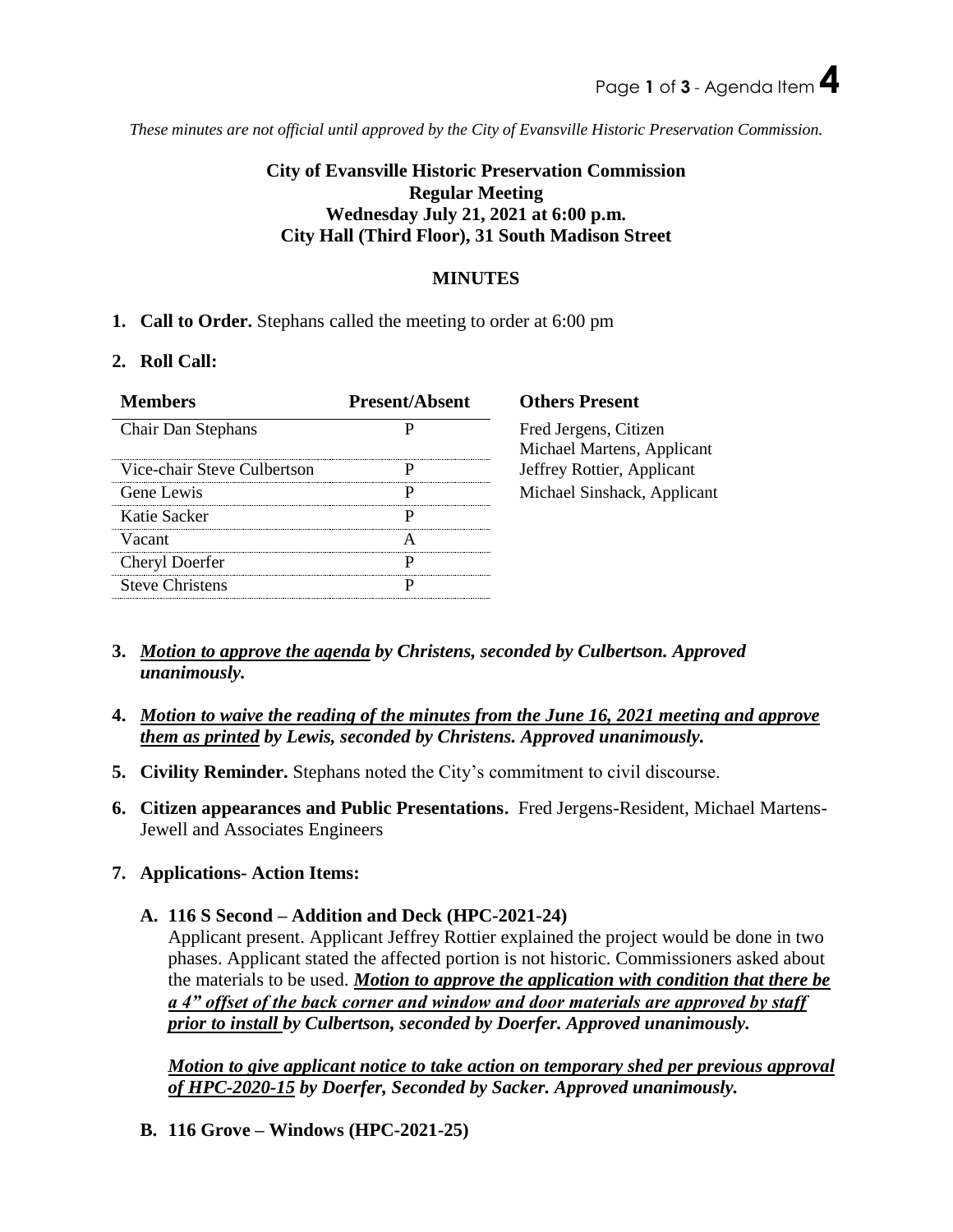*These minutes are not official until approved by the City of Evansville Historic Preservation Commission.*

Applicant Michael Sinshack present. Applicant described the project that was being done was replacing the windows, not to repair them. Stephens had questions about the current state of the windows and the possibility of him inspecting them prior to approval. *Motion to table the application pending inspection of existing windows by Stephens by Christens, seconded by Sacker. Approved unanimously.*

### **C. 303 W Main – Shed (HPC-2021-27)**

Applicant not present. *Motion to approve the application with condition that shed replaces existing metal shed and the shed have clapboard siding to match house by Christens, seconded by Lewis. Approved unanimously.*

### **D. Leonard-Leota Park – Creek Wall Near Dam (HPC-2021-28)**

Michael Martens of Jewell and Associates present for the applicant. Citizen Fred Jergens offered questions on the project costs and what was being replaced. Martens explained the concerns of his firm regarding the materials needing to be concrete. Due to the adverse effect to the Historic District that would be done by approving a concrete wall, Stephens recommended that the Commission recommend to the Wisconsin Historical Society that the damage be mitigated by:

- 1) Obtaining a Historic Structures Report, including a Conservation Plan and structurally stabilize and restore the Bandstand-Warming House at 259 Leonard Park Dr.
- 2) Obtaining a Historic Structures Report, including a Conservation Plan and budget for restoration of the Store Building at 340 Burr W Jones Cir, and the Bath House (now known as the "Scout House") at 321 Burr W Jones Cir.

*Motion to approve the application with above mitigation recommendations by Culbertson, seconded by Lewis. Approved unanimously.*

### **E. 15 Antes – Paving (HPC-2021-29)**

Stephens recused himself from this discussion as he submitted the application, Lewis acted as chair. Stephens explained the application to the Commission on behalf of the Grove Society. *Motion to approve the application as submitted by Christens, seconded by Culbertson. Stephens abstained. Application approved.*

### **F. 21 Garfield – Cellar Door (HPC-2021-30)**

Applicant not present. Door not visible in street and is in extreme disrepair. *Motion to approve the application as submitted by Culbertson, seconded by Christens. Approved unanimously.*

### **G. 227 W Church – Side Porch (HPC-2021-31)**

Applicant not present. *Motion to approve application with condition that all posts be turned posts to match existing and that historic spindles be reused in all areas unless to deteriorated and then historic turned spindles be replicated, that turned spindles and posts at the front porch be replicated for use on this stair, that detail used at the front porch be replicated at the ceiling and between posts and that screen panels be placed*